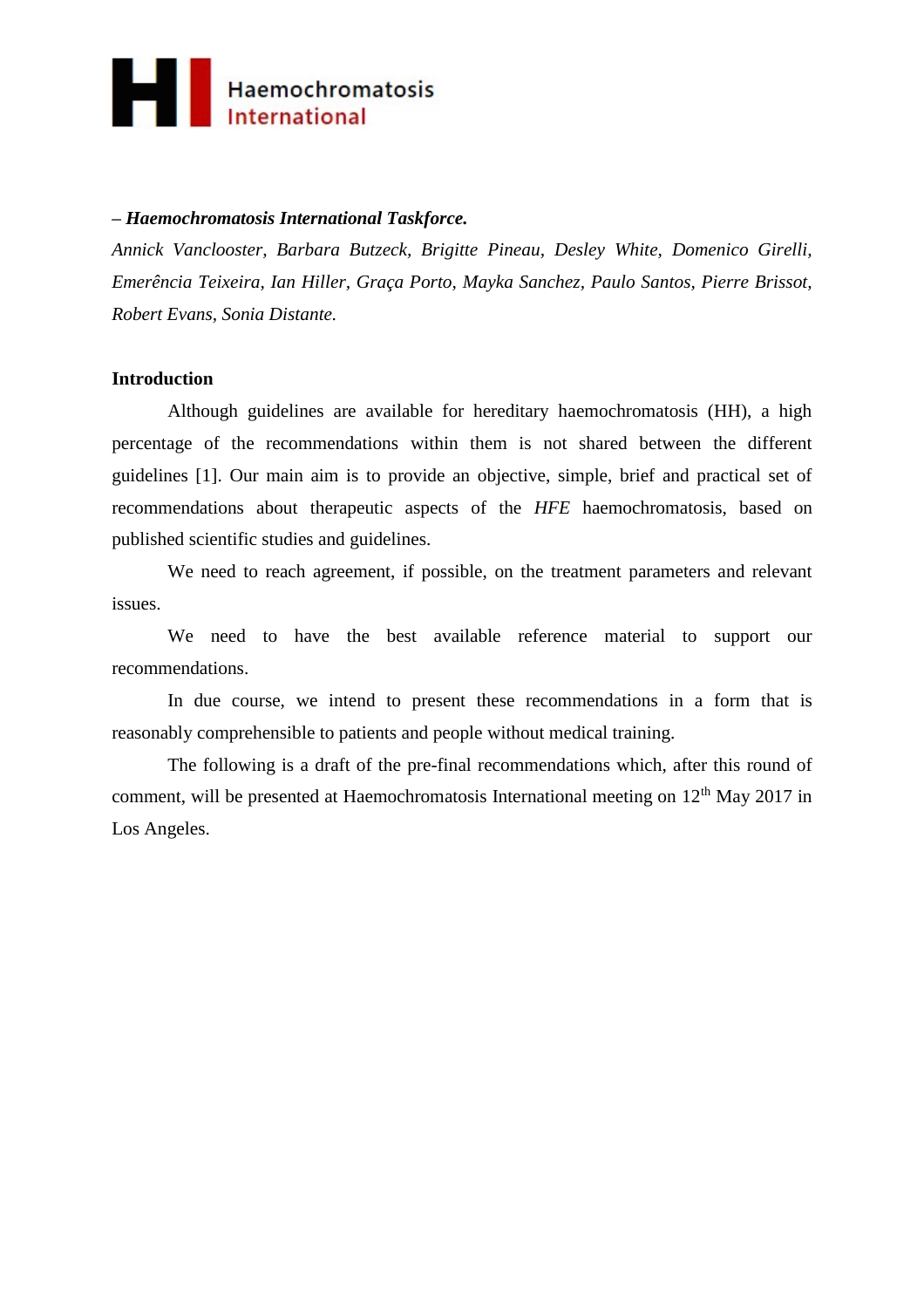

# **Therapeutic recommendations in** *HFE* **haemochromatosis**

# **Draft of Pre-final document**

## **Treatment**

Venesection (phlebotomy therapy) is the standard treatment for patients with HH having been used for more than 60 years. It is effective in reducing morbidity and mortality of HH [2]*.*

### **Who to treat and when to start**

Patients with *HFE* p.Cys282Tyr (C282/C282Y) homozygous genotype and biochemical evidence of iron overload, i.e., increased serum ferritin (>300 µg/L in male and postmenopausal female and >200 µg/L in premenopausal female) and increased fasting transferrin saturation ( $\geq$  45%) [3, 4].

#### *Considerations:*

- A judgment has to be made for each individual patient taking into account their ferritin level, age, gender, local reference value and co-morbidities.

- Recent studies observed a beneficial effect of early and sustained management of patients with iron excess, even when it is mild [5].

- High serum ferritin values are very common and the most frequent causes are not associated with HH, but with metabolic syndrome, dysmetabolic iron overload syndrome, inflammation (ferritin is an acute-phase protein), alcoholism, and liver damage. Thus, it is critical to investigate rigorously the cause of high serum ferritin values.

- Magnetic resonance imaging (MRI), when available, for investigating evidence of iron overload in the liver (or in other organs) can be valuable.

#### **How to treat**

## *Initial or induction phase*

A venesection schedule of the order of 400-500 mL, considering body weight, weekly or every two weeks has been proposed [3, 6].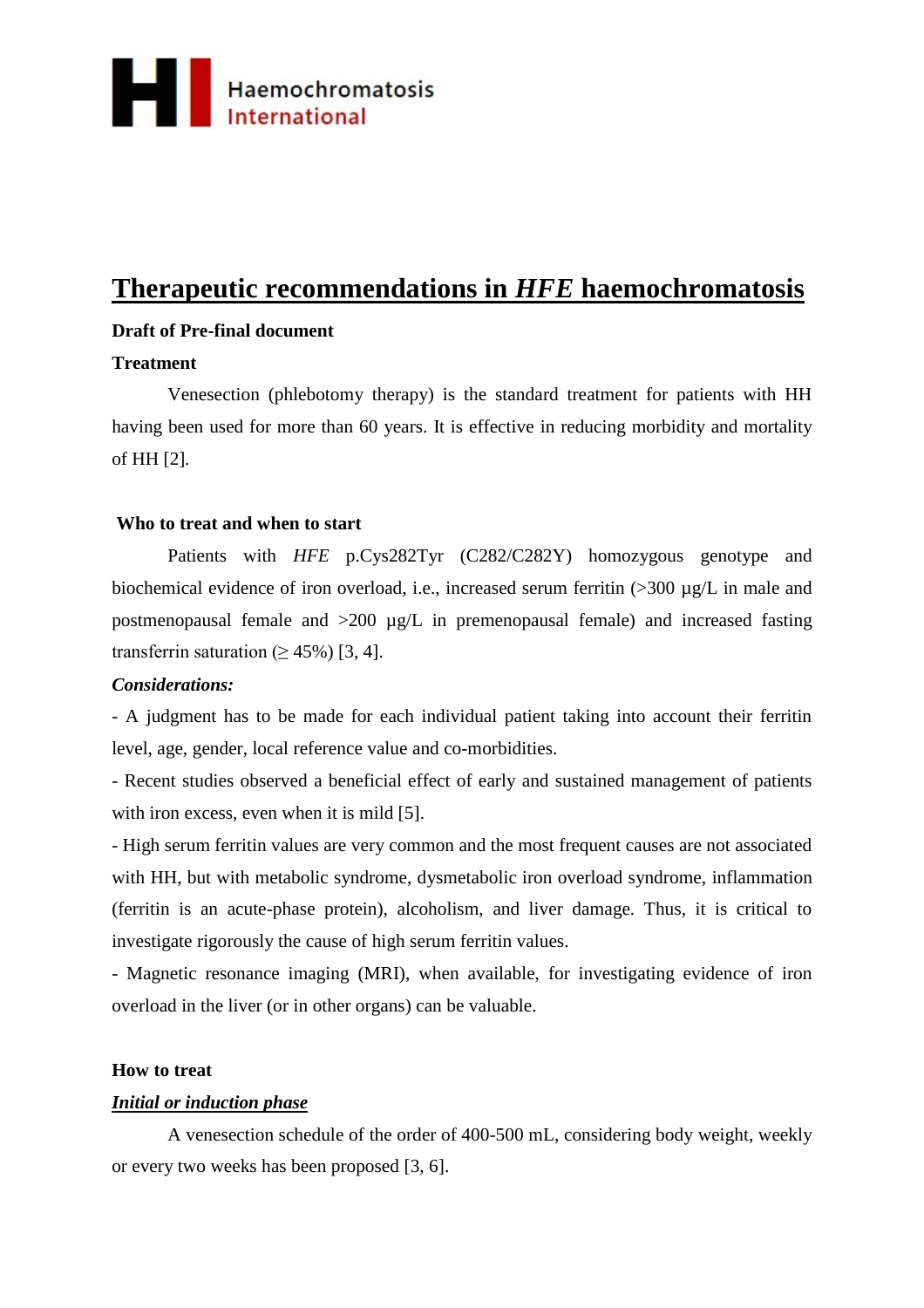

The objective in this phase is usually to reach serum ferritin  $\leq 50 \mu g/L$ . Serum ferritin should be checked once a month until the values reach the upper normal limits, and every two weeks thereafter, until the final goal of SF is reached [3, 6].

### *Considerations:*

-The volume and frequency of the venesections should be adapted to the clinical characteristics and tolerance of the patient.

- Venesections can be performed in a clinic, hospital, transfusion/blood donor centers or in certain circumstances at home (under the supervision of a nurse).

- Patients should be well hydrated and fed.

- Tolerance: clinical data (general tolerance, blood pressure); haemoglobin (Hb levels should not decrease below 11g/dL or by more than 2g/dL compared with baseline levels) [6].

-A growing number of patients with uncomplicated haemochromatosis donate blood or qualify as blood donors in certain countries. Once iron levels have been normalized, blood removed from therapeutic phlebotomy can be safely used for transfusion [7].

## *Maintenance phase*

The maintenance phase follows the induction phase.

The patient with HH needs lifelong follow-up.

One venesection every 2 to 4 months, depending on the patient's iron status [3, 6].

Efficacy: the usual aim is to maintain ferritin levels between 50 and 100  $\mu$ g/L [3, 4].

### *Considerations:*

**-** The frequency of maintenance venesection varies among individuals, some patients require monthly venesections, whereas others may need only 1-2 venesections per year [4].

- Haemoglobin levels should not be  $\langle 11g/dL.$ 

- It may be useful to assess the Hb value preceding the next venesection, especially in older patients, who are more susceptible to anaemia and chronic blood losses.

- Serum ferritin should be checked every other venesection (at the same time as haemoglobin).

- Fasting transferrin saturation should also be checked (twice a year, together with haemoglobin and serum ferritin).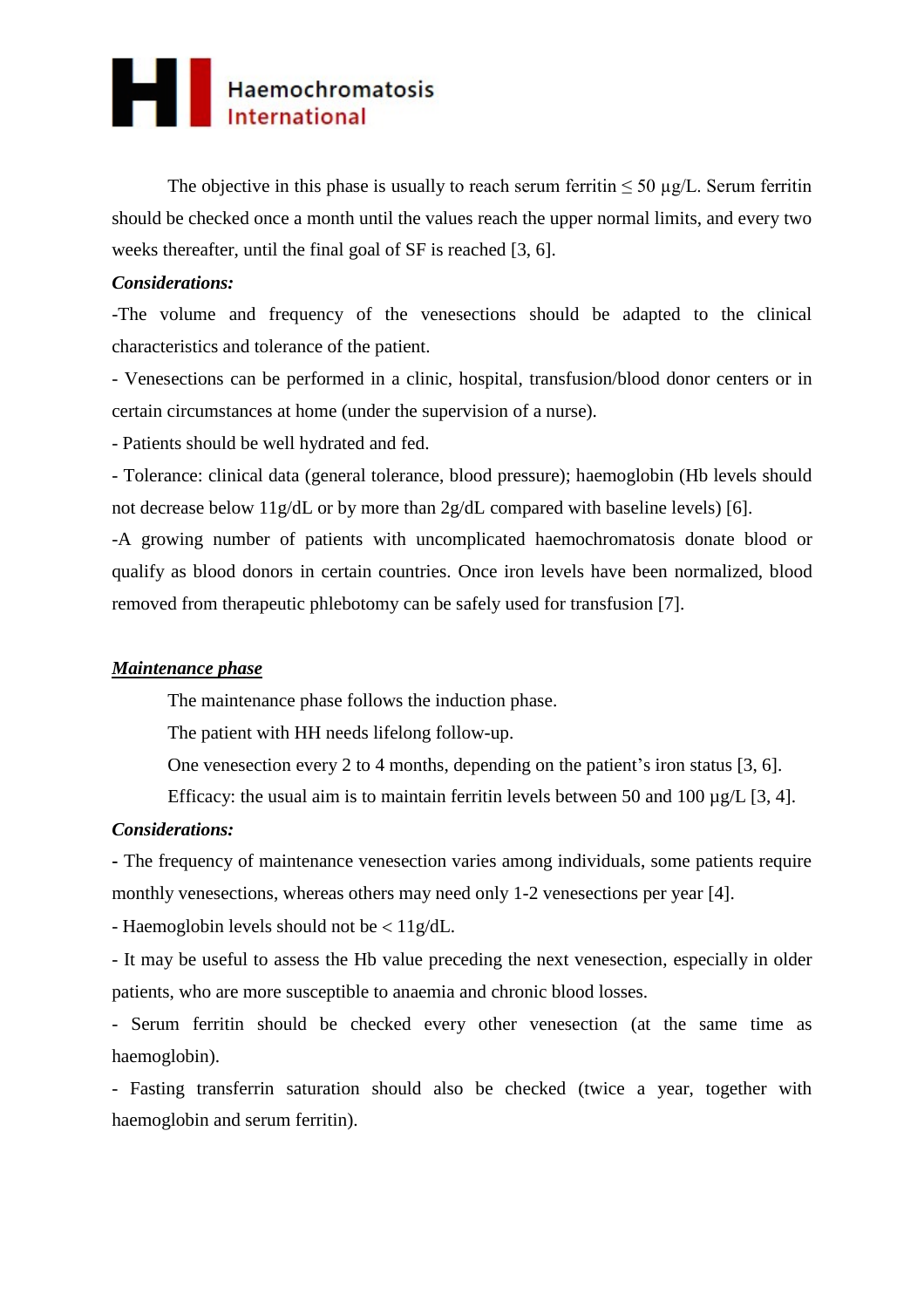

# **When to stop**

Patients who have had iron overload should never stop having their iron status monitored and their treatment planned in the light of their iron status.

# **Special attention for patients with complications**

In some cases, patients with liver cirrhosis may need special care during treatment due to loss of blood pressure.

Patients with arthritis are often treated with nonsteroidal anti-inflammatory drugs, which may cause gastrointestinal bleeding and low hemoglobin levels. Where this occurs it may contraindicate venesections.

# **Complementary options**

## *Diet*

A healthy varied diet should be eaten, avoiding foods with iron fortification such as breakfast cereals. Iron and vitamin C supplementation and high alcohol consumption should also be avoided [4].

Dietary restriction should not replace phlebotomy therapy for haemochromatosis patients.

# *Proton pump inhibitors (PPI)*

A recent study showed the effects of PPI drugs on reduction of the frequency of phlebotomy in patients with HH [8].

## *Chelation therapy*

Iron chelation is usually indicated for iron overload related to chronic anaemias that need repeated transfusions. However, iron chelators are an alternative treatment (or adjuvant) used in rare and special cases of HH, when venesections are medically contraindicated, simply impossible owing to poor vein conditions, or the efficacy was not achieved with venesections.